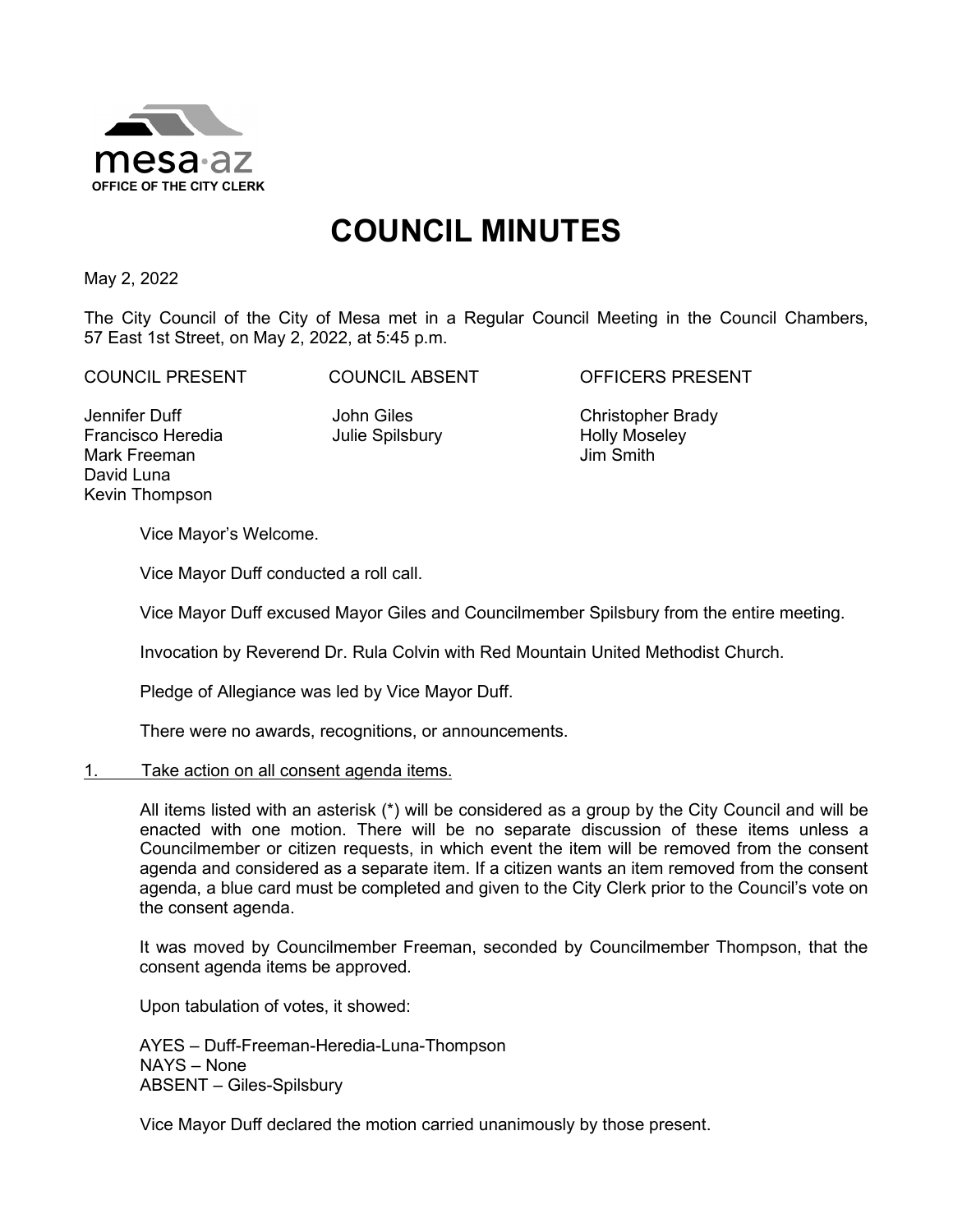# \*2. Approval of minutes of previous meetings as written.

Minutes from the February 24, March 10, and March 17, 2022, Study Sessions; March 3, 2022, Strategic Planning meeting; and the April 18, 2022, Regular Council meeting.

# 3. Take action on the following liquor license applications:

## \*3-a. Operation Restoring Veteran Hope

This is a one-day event to be held on Saturday, May 21, 2022, from 10:00 A.M. to 5:00 P.M. at Desert Winds Harley Davidson, 922 South Country Club Drive. **(District 4)**

# 4. Take action on the following contracts:

\*4-a. Dollar-Limit Increase to the Term Contract for Contractor Building Maintenance Services as requested by the Parks, Recreation and Community Facilities Department (PRCF). **(Citywide)**

The increase will provide sufficient funding for necessary repairs to Mesa City Plaza and Dobson Ranch Golf Course, as well as future building maintenance services required by PRCF, until the contract expires on 10/31/2022.

The Parks, Recreation and Community Facilities Department and Purchasing recommend increasing the dollar limit with Builders Guild Inc. (a Mesa business), Diamond Ridge Development, East Valley Disaster Services (a Mesa business), SDB Inc., Skyline Builders, August Building Company, LLC; BWC Enterprises Inc., dba Woodruff Construction; and Robert N Ewing General Contractor, Year 5 by \$3,500,000, from \$2,700,000 to \$6,200,000, based on estimated requirements.

\*4-b. Three-Year Term Contract with Two Years of Renewal Options for Aquatic Maintenance Parts for the Parks, Recreation and Community Facilities Department. **(Citywide)**

This contract will provide aquatic maintenance repair parts and new equipment for the 11 sites maintained by PRCF - Aquatics Maintenance. These repair and maintenance parts are critical to the proper operations and continued safety of the City's commercial aquatic facilities.

The Parks, Recreation and Community Facilities Department and Purchasing recommend awarding the contract to the lowest, responsive, and responsible bidders, Aquatic Environmental Systems and John Strider, dba Diving Board Solutions, LLC, at \$45,000 annually, with an annual increase allowance of up to 5%, or the adjusted Consumer Price Index.

\*4-c. Purchase of New Employee Onboarding Software (Addition) for the Human Resources Department (as requested by the Office of ERP Management) (Sole Source). **(Citywide)**

This subscription software solution is intended to automate the onboarding processes performed by the Human Resources New Hire Team. The Onboarding module provides the ability to create new hire checklists, electronically deliver required new hire paperwork, and uses the new hire candidates existing NeoGov personal profile to access and complete required tasks and paperwork. The City currently uses the NeoGov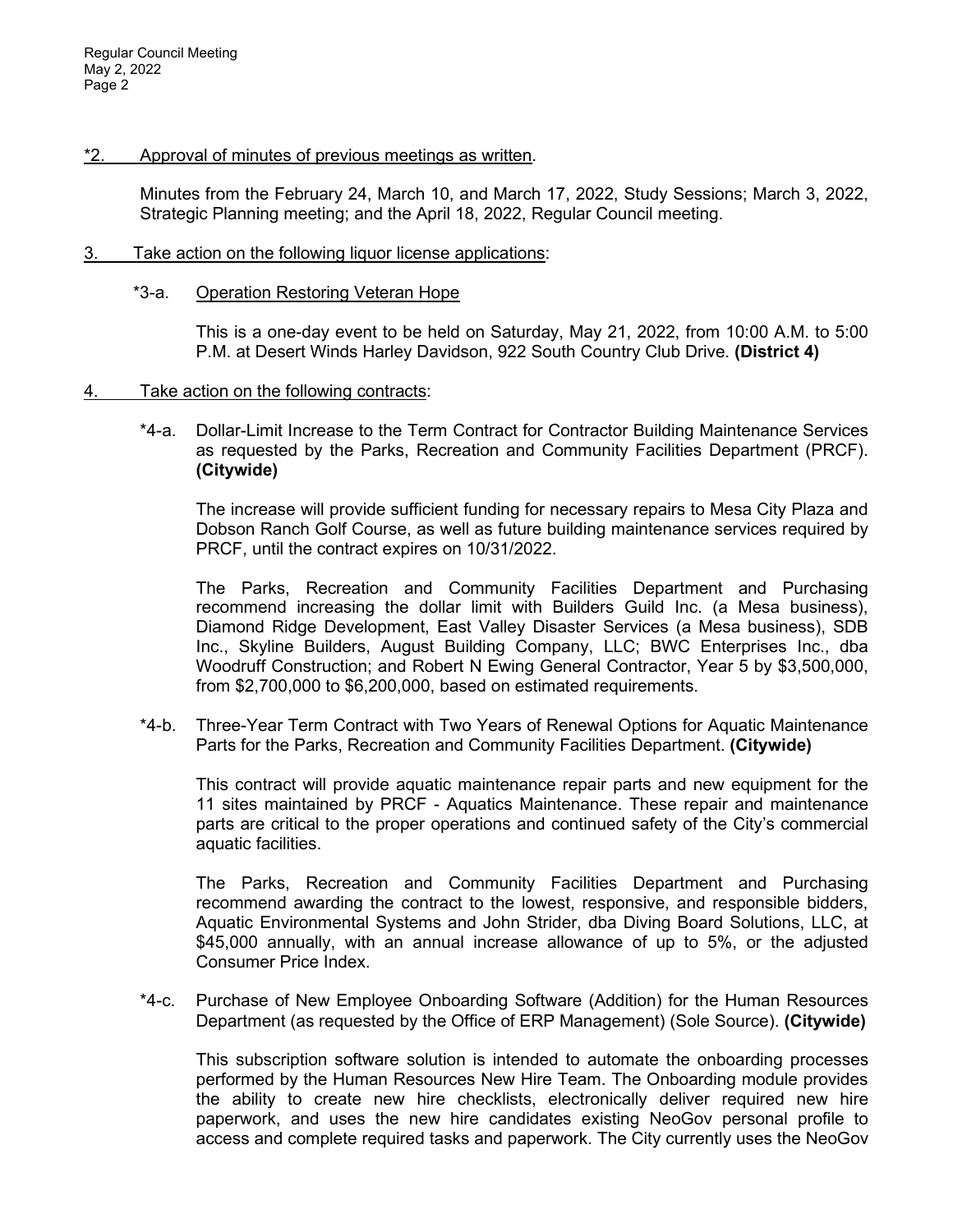Insight recruitment module that facilitates all aspects of the recruiting process from the opening and approval of a new or replacement requisition, through the screening, interview, offer, and candidate acceptance steps. Onboarding is designed to work in tandem with Insight recruitment module.

The Human Resources Department, Office of ERP Management and Purchasing recommend awarding the contract to NeoGov, at \$82,899.94.

\*4-d. Four-Month Contract Extension and Dollar-Limit Increase to the Term Contract for GEA Westfalia Centrifuge Parts and Services for the Water Resources Department (Sole Source). **(Citywide)**

This contract provides GEA Westfalia centrifuge parts, and repair and maintenance services essential to safely operating all GEA Westfalia separator decanters at the Greenfield and Northwest Water Reclamation Plants. The department requests to extend this contract for four months and increase the contract amount by \$670,000. This contract extension and increase will allow the Water Resources Department to complete inspections, identified maintenance needs, and work in progress with the vendor, as the City completes establishment of a new contract.

The Water Resources Department and Purchasing recommend extending the contract and increasing the dollar-limit with GEA Mechanical Equipment US, Inc., by \$670,000, from \$450,000 to \$1,120,000.

\*4-e. Three-Year Term Contract with Two Years of Renewal Options for Lycofit Mechanical Fittings for the Materials and Supply Warehouse (for the Energy Resources Department) (Single Bid Response). **(Citywide)**

This contract provides Lycofit mechanical fittings for new construction projects and the maintenance and repair of existing gas utilities. Energy Resources Department - Gas Utility uses these mechanical fittings, manufactured by R.W. Lyall & Company, Inc., to connect polyethylene pipe in the City's natural gas distribution system.

The Business Services and Energy Resources Departments and Purchasing recommend awarding the contract to the qualified, responsive, and responsible bidder, Border States Industries, Inc., at \$242,000 annually, with an annual increase allowance of up to 5%, or the adjusted Producer Price Index.

\*4-f. Monterey Park Expansion - Construction Manager at Risk (CMAR), Guaranteed Maximum Price (GMP) No. 1. **(District 6)**

The expansion of Monterey Park is needed for additional baseball/softball fields and parking lot, irrigation system, landscape improvements, pickleball courts, playground and a small library building. The first GMP No. 1 includes site clearing and mass grading, installation of underground utilities, irrigation infrastructure, field lighting, fencing, landscaping, and some hardscapes. A second GMP will be presented to Council at a future date to include the remainder of the project scope.

Staff recommends awarding a construction services contract to the CMAR, Hunter Contracting Co., in the amount of \$8,450,179.41 (GMP), and authorizing a change order allowance in the amount of \$422,508.97 (5%), for a total amount of \$8,872,688.38. The project is funded by 2018 General Obligation bonds and Capital General Funds.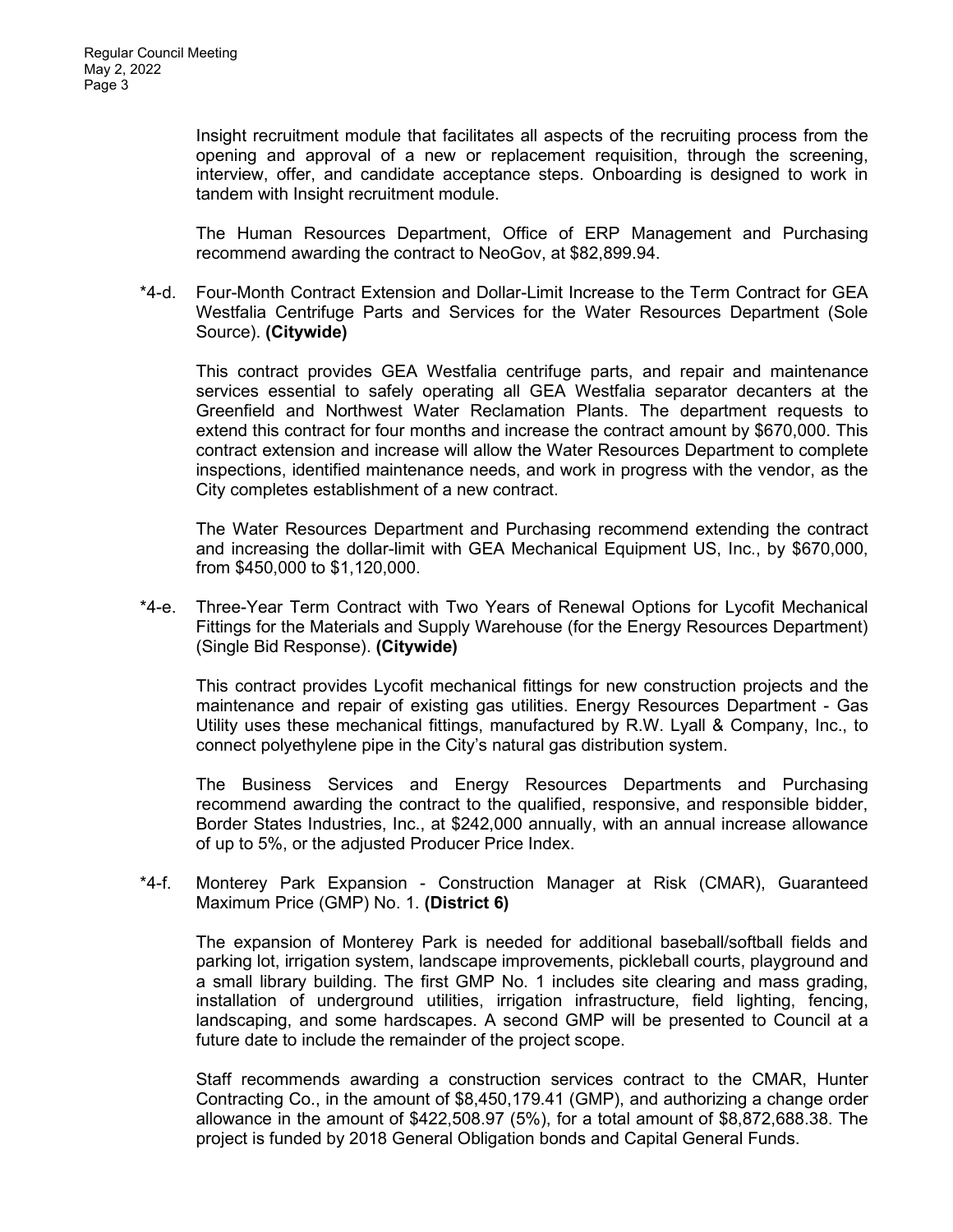#### 5. Take action on the following resolutions:

- \*5-a. Extinguishing a drainage easement and drainage covenant located at 3745 South Power Road to accommodate construction of a new coffee shop; requested by the property owner. **(District 6)** – Resolution No. 11840
- \*5-b. Extinguishing a portion of a 20-foot public utility easement and public utilities and facilities easement located at 1506 South Signal Butte Road to accommodate the construction of a new Whataburger restaurant; requested by the property owner. **(District 5)** – Resolution No. 11841
- \*5-c. Extinguishing a portion of a 20-foot public utility easement and public utilities and facilities easement, a temporary drainage easement, and a portion of a 10-foot drainage easement, all located at 1458 South Signal Butte Road to accommodate the construction of a new commercial development called "Mountain Vista Market Place," requested by the property owner. **(District 5)** – Resolution No. 11842
- \*5-d. Extinguishing a portion of a 20-foot public utility easement and public utilities and facilities easement located at 1558 South Signal Butte Road to accommodate the construction of a new EOS Fitness gym; requested by the property owner. **(District 5)** – Resolution No. 11843
- \*5-e. Approving and authorizing the City Manager to enter into an Intergovernmental Agreement with Maricopa County for the deployment of traffic signals devices along Power Road and Sossaman Road, between the Loop 202 Santan Freeway and ASU Polytechnic Campus/Innovation Way. The equipped traffic signals will support connected vehicle applications and develop, integrate, and configure the Multimodal Intelligent Traffic Signal System (MMITSS) application. **(District 6)** – Resolution No. 11844
- \*5-f. Endorsing the creation of the Fillmore Place Irrigation Water Delivery District that is generally bound by East Kino Drive on the north, East 7th Place on the south, North Mesa Drive on the west, and North Horne on the east. **(District 1)** – Resolution No. 11845

The formation of an irrigation water delivery district allows the District to make improvements and perform maintenance and operations of their irrigation system. Final designation of the District is determined by the Maricopa County Board of Supervisors.

6. Introduction of the following ordinances and setting May 16, 2022, as the date of the public hearing on these ordinances:

## \*6-a. **See: Items not on the Consent Agenda.**

\*6-b. ZON21-01126 **(District 6)** Within the 3200 to 3400 blocks of South Signal Butte Road (west side). Located north of Elliot Road on the west side of Signal Butte Road (65.8 $\pm$ acres). Rezone from Agricultural (AG) to Light Industrial with a Planned Area Development overlay (LI-PAD) and Site Plan Review. This request will allow for an industrial development. Noel Griemsmann, Snell & Wilmer, LLP, applicant; Signal Butte Mesa Holdings, LLC, owner.

Staff Recommendation: Approval with conditions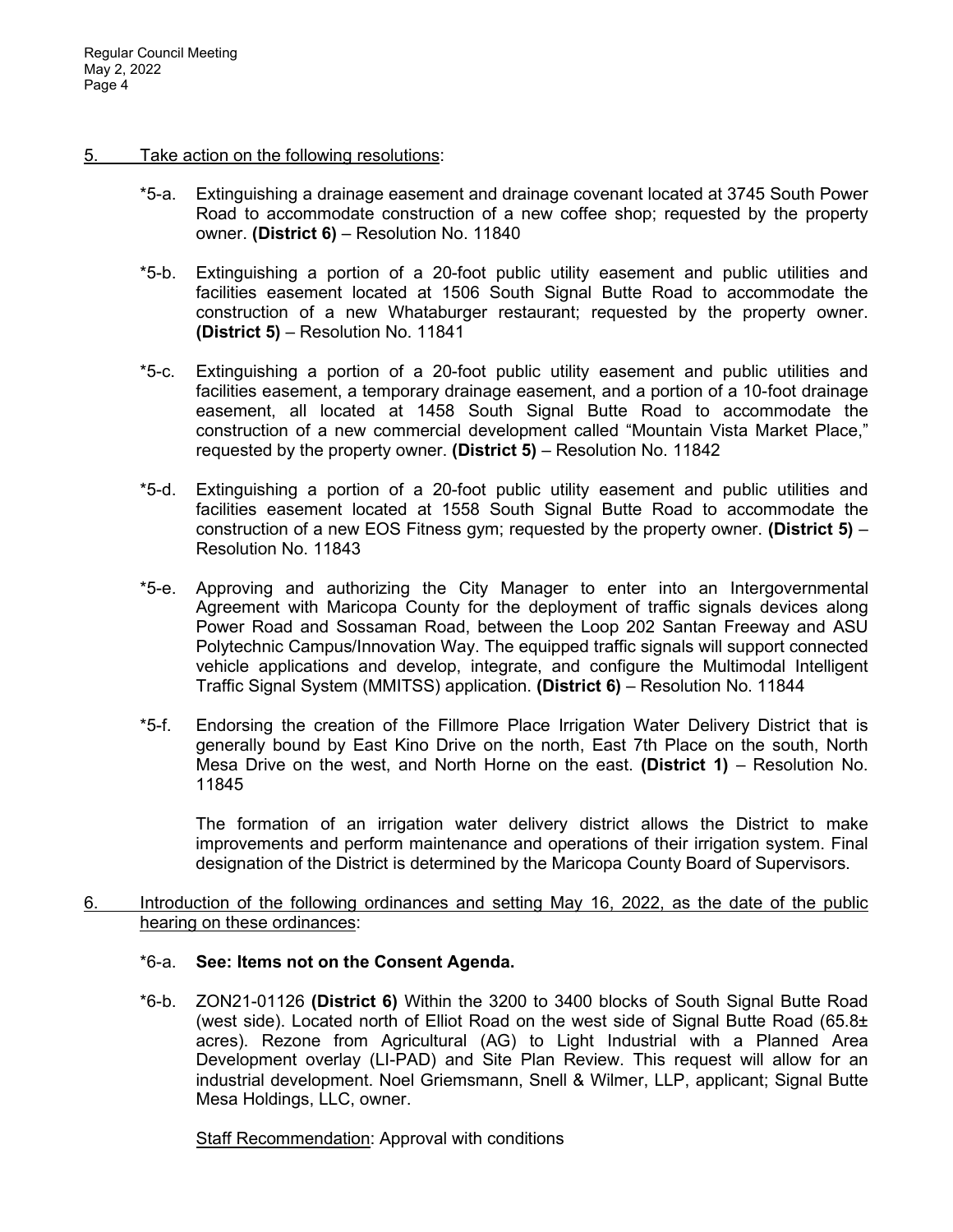P&Z Board Recommendation: Approval with conditions (Vote 5-0)

- \*6-c. Amending Article VI, Section 609 of the Mesa City Charter related to certain requirements for City procurements, subject to the approval of the amendment by the qualified electors of the City of Mesa. **(Citywide)**
- \*6-d. Amending Article II, Section 205(D) of the Mesa City Charter to allow a meet and confer process and memorandum of understanding with sworn public safety employee organizations on behalf of certain sworn public safety employees concerning wages and other forms of direct monetary compensation, hours, non-health related benefits, and working conditions not covered under state or federal laws or city personnel rules, subject to the approval of the amendment by the qualified electors of the City of Mesa. **(Citywide)**
- 7. Discuss, receive public comment, and take action on the following ordinances:
	- \*7-a. ZON21-00435 **(District 2)** Within the 4400 block of East Baseline Road (north side). Located east of Greenfield Road on the north side of Baseline Road (1.2± acres). Site Plan Modification. This request will allow for a multi-tenant retail building with a drivethru. Zach Collins, applicant; BASELINE 9 LLC, owner. – Ordinance No. 5700

Staff Recommendation: Approval with conditions

P&Z Board Recommendation: Approval with conditions (Vote 6-0)

\*7-b. ZON21-00921 **(District 5)** Within the 10000 block of East Southern Avenue (north side) and within the 1000 to 1200 blocks of South Crismon Road (east side). Located north of Southern Avenue and east of Crismon Road (8.5± acres). Rezone from Limited Commercial with a Planned Area Development overlay (LC-PAD) to Multiple Residence 3 with a Planned Area Development overlay (RM-3-PAD), and Site Plan Review. This request will allow for a multiple residence development. Ralph Pew, Pew and Lake, PLC, applicant; PROS INVESTMENTS LLC, owner. – Ordinance No. 5701

Staff Recommendation: Approval with conditions

P&Z Board Recommendation: Approval with conditions (Vote 6-0)

\*7-c. ZON21-01024 **(District 6)** Within the 7200 to 7400 blocks of the South Hawes Road alignment (east side). Located south of Pecos Road on the east side of the Hawes Road alignment (13± acres). Rezone from Light Industrial with a Bonus Intensity Zone overlay and Office Commercial with a Bonus Intensity Zone overlay (LI-BIZ and OC-BIZ) to Light Industrial and Office Commercial with a Planned Area Development overlay (LI-PAD and OC-PAD), and Site Plan Review. This request will allow for an industrial development. Katie Rounds, The Kaidence Group, applicant; HAWES COMMERCE PARK LLC, owner. – Ordinance No. 5702

**Staff Recommendation: Approval with conditions** 

P&Z Board Recommendation: Approval with conditions (Vote 6-0)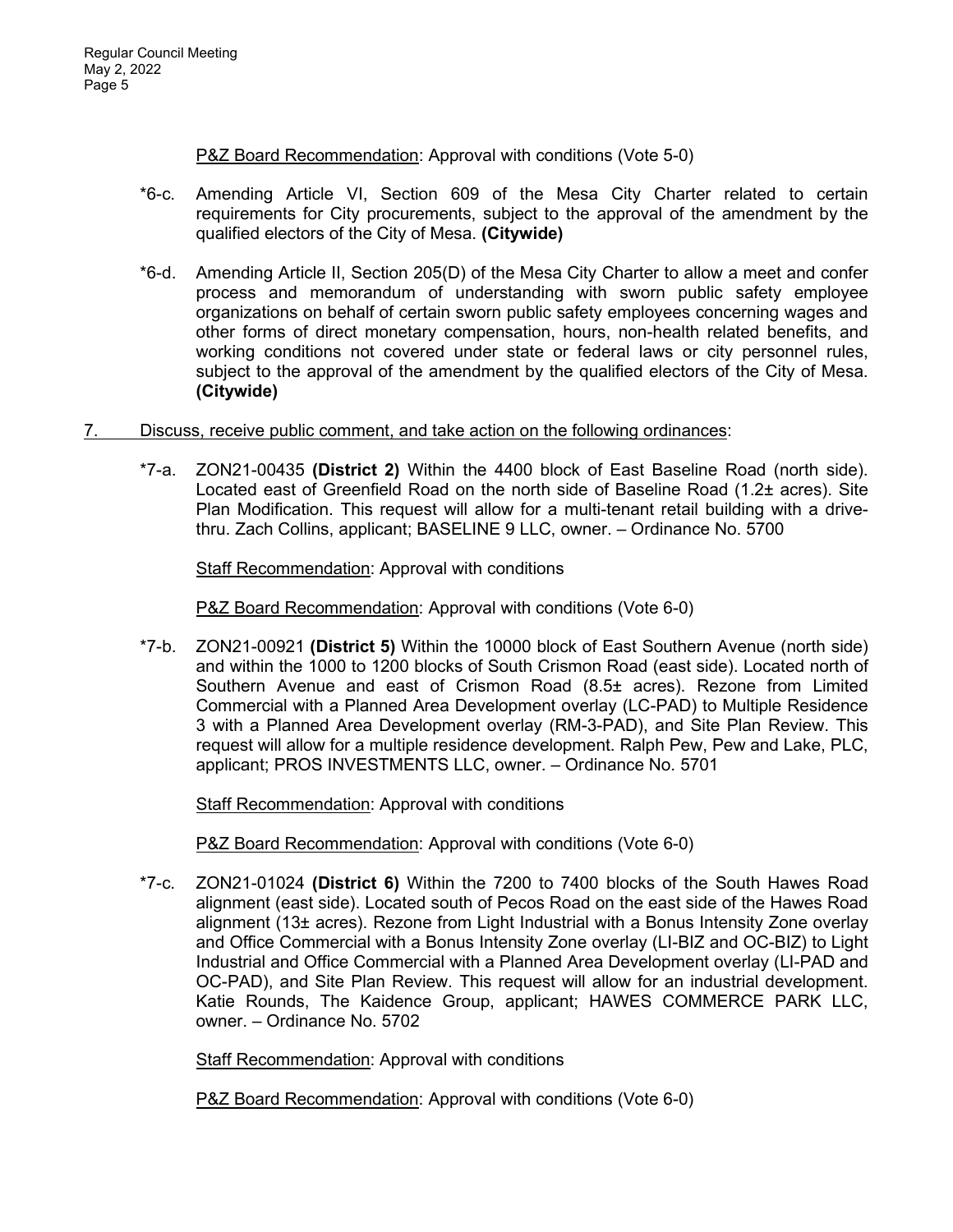# **Items not on the Consent Agenda.**

6-a. ZON21-00940 **(District 2)** Within the 3100 block of East Southern Avenue (south side) and the 1200 block of South 32nd Street (west side). Located east of Lindsay Road on the south side of Southern Avenue (2.4± acres). Rezone from Single Residence 9 (RS-9) to Multiple Residence 3 with a Planned Area Development overlay (RM-3-PAD) and Site Plan Review. This request will allow for a multiple residence development.

Staff Recommendation: Approval with conditions

P&Z Board Recommendation: Approval with conditions (Vote 6-0)

Vice Mayor Duff announced that this was the introduction only to zoning case ZON21-00940 and the public hearing was scheduled for May 16, 2022.

Robert Jarvis, a Mesa resident, explained that 396 signatures have been collected to express the neighborhood's concern with the project. He stated the community would like the area developed; however, the development must meet the needs of the neighborhood and be integrated into the surrounding community. He mentioned concerns regarding the density and setbacks. He discussed a Good Neighbor Policy to address parking and design concerns. He requested the May 16, 2022, public hearing date be extended a few weeks to continue negotiations with the developer.

Charlotte Bunger, a Mesa resident, stated she has lived in the neighborhood for 18 years, and is a native of Arizona. She expressed the project has been troubling due to misinformation and deceitful behavior. She pointed out the traffic chaos that will occur with the additional cars which will create a dangerous and unsafe situation. She asked Council to vote no on this project, as the project is not a good fit for the neighborhood.

Joshua Niu, a Mesa resident, commented on issues regarding how the project has been handled and presented by the developer. He mentioned several HOAs were not notified within the half-mile radius, nor residents within one mile. He explained 13 exceptions were approved by the Planning & Zoning Board in which Mr. Boyle is a member. He discussed his concerns with the lot size and the front door of the properties being so close to the roadway, which is a safety concern for residents with children.

Monty Hogle, a Mesa resident, stated there were several issues when this project first began, such as parking density, setbacks and design. He mentioned multiple meetings were held with the neighborhood, the developers, and City staff where the neighbors' concerns were expressed. He pointed out that the parking issues have been resolved, although the density is still an issue. He indicated conversations are occurring with the developer to add the Good Neighbor Policy.

John Jarvis, a Mesa resident, remarked he is representing many residents who were unable to attend the Council meeting. He requested a postponement of two weeks to allow time to work with the developers and resolve outstanding issues.

In response to a question from Councilmember Freeman, Development Services Department Director Nana Appiah clarified the request is for rezoning from Single Residence 9 to Multiple Residence 3, which is a higher zoning designation. He explained through discussions with neighbors, most of the setbacks have been modified to meet the required setback within the zoning district. He commented within the zoning ordinance the requirement is to inform affected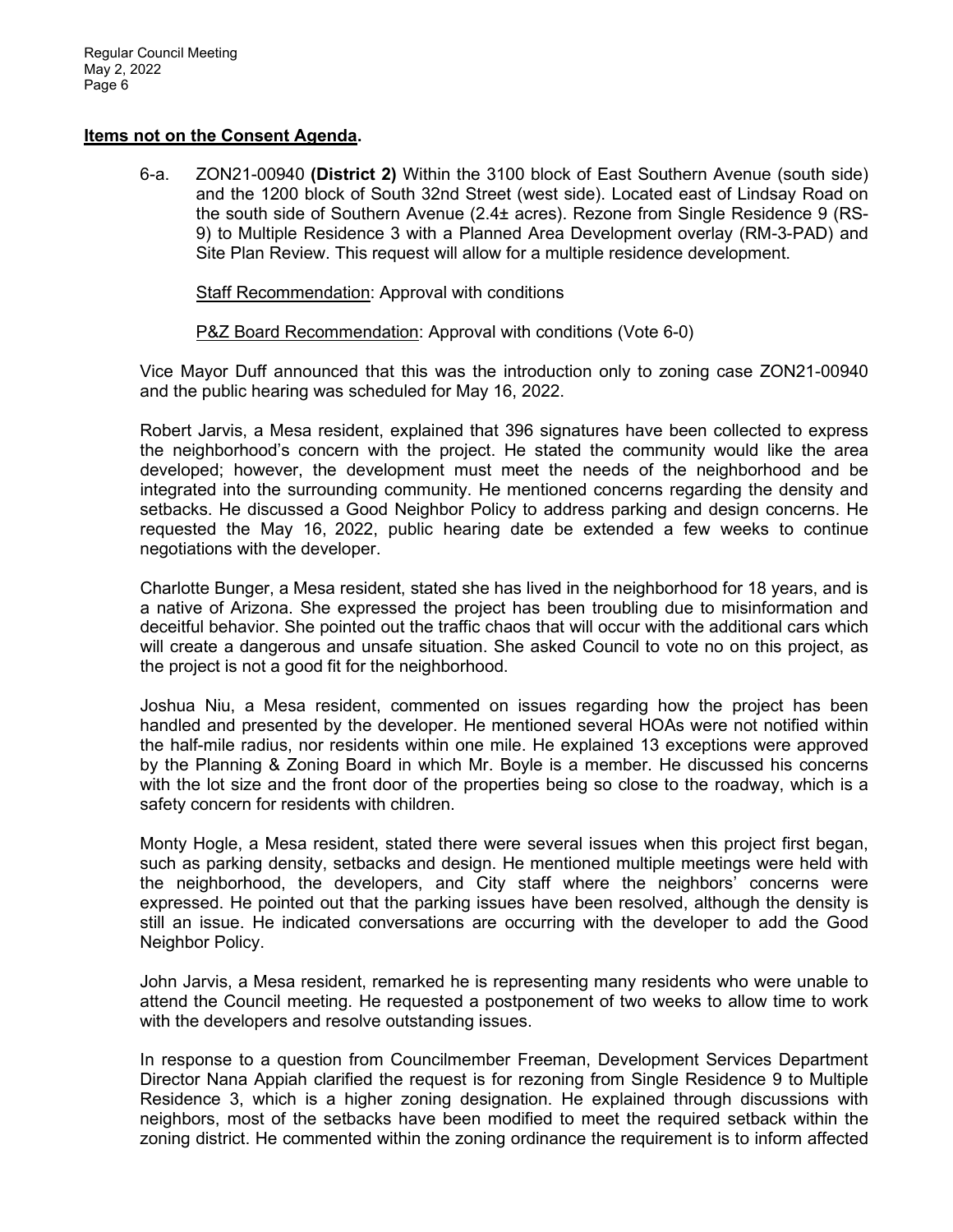HOAs and does not specify a length or radius, the only specific requirement is notifying property owners within 500 feet. He explained the developers continue to work with neighbors in terms of the elevations and will be going back to the neighbors for further discussions.

City Manager Christopher Brady suggested Council could move forward with the current date scheduled for May 16, 2022, or reschedule to June 20, 2022, when all Councilmembers will be present.

Councilmember Freeman expressed his support for a continuance.

Discussion ensued relative to moving forward or continuing the public hearing date.

City Attorney Jim Smith clarified the item can be agendized as a continuance for clarification to the public.

Aaron Liddle, Developer with Copper Sky Homes, commented on the progress that has been made working with the neighborhood committee and noted discussions will continue to obtain consensus on the project.

Councilmember Luna advised his preference is to move forward with the introduction and determine at a future meeting if there is a need for continuance.

Councilmember Thompson agrees with Councilmember Luna regarding moving forward and allowing the neighborhood and the developer more time to come up with a resolution.

Vice Mayor Duff read a statement submitted by Councilmember Spilsbury that said, "Over the last couple of months the neighbors surrounding the proposed Countryside Manor project have worked with the developer and have offered suggestions and recommendations for what would best serve the community. Feedback from the residents has already resulted in revisions to the project. I support the introduction of the zoning case with the understanding both parties will continue to work together and reach a comprise that works for the developer and the community."

It was moved by Councilmember Freeman, seconded by Councilmember Luna, that ZON21- 00940 be introduced setting May 16, 2022, as the public hearing on the ordinance.

Upon tabulation of votes, it showed:

AYES – Duff-Freeman-Heredia-Luna-Thompson NAYS – None ABSENT – Giles-Spilsbury

Vice Mayor Duff declared the motion carried unanimously by those present.

## 8. Items from citizens present.

There were no items from citizens present.